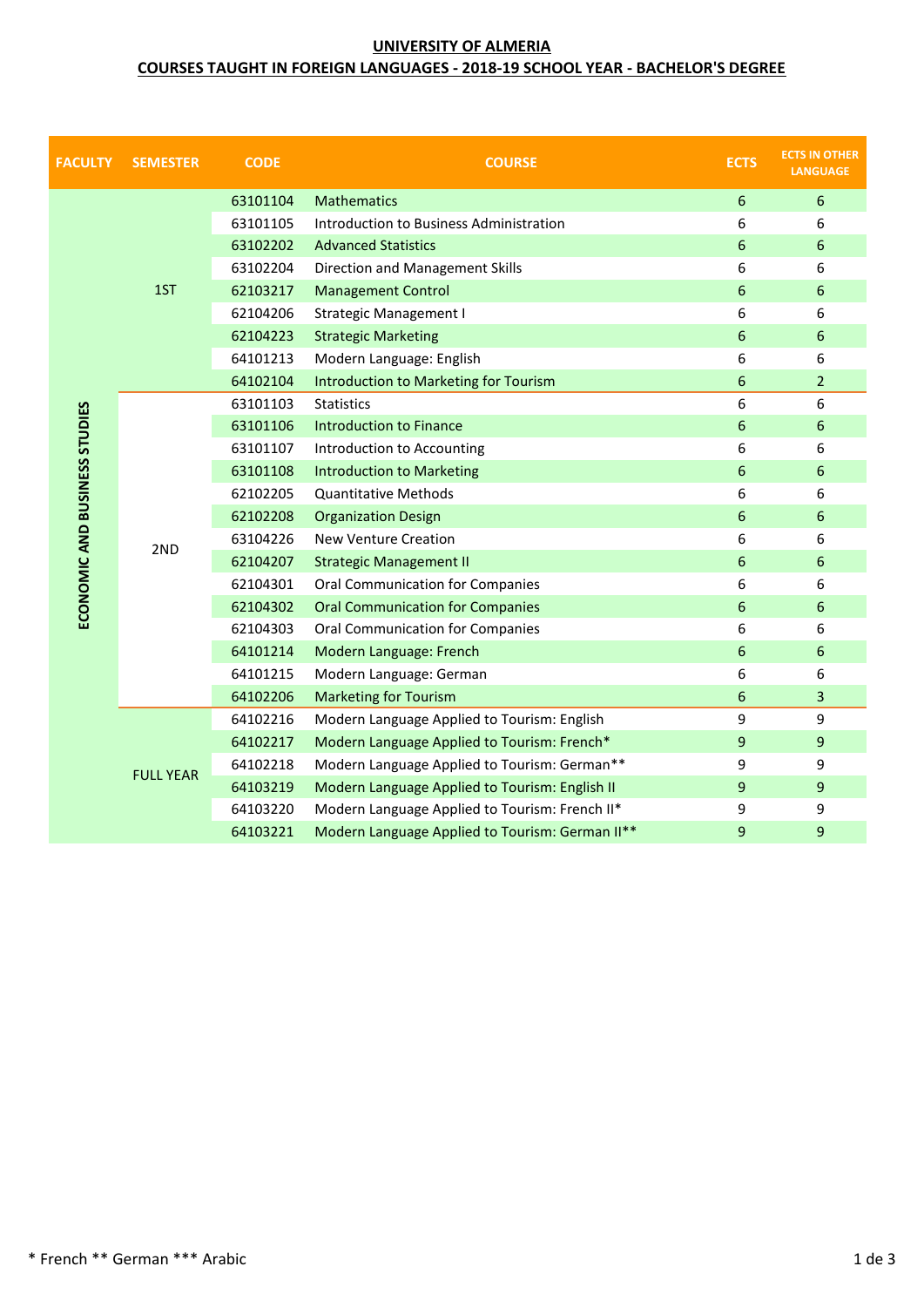### **UNIVERSITY OF ALMERIA**

## **COURSES TAUGHT IN FOREIGN LANGUAGES - 2018-19 SCHOOL YEAR - BACHELOR'S DEGREE**

| <b>FACULTY</b>                         | <b>SEMESTER</b>  | <b>CODE</b> | <b>COURSE</b>                                          | <b>ECTS</b> | <b>ECTS IN OTHER</b><br><b>LANGUAGE</b> |
|----------------------------------------|------------------|-------------|--------------------------------------------------------|-------------|-----------------------------------------|
| EXPERIMENTAL<br><b>SCIENCES</b>        | 1ST              | 50902208    | Organic Chemistry I                                    | 6           | 2,5                                     |
|                                        |                  | 50903217    | Organic Synthesis                                      | 9           | 4,87                                    |
|                                        | 2ND              | 50902209    | Organic Chemistry II                                   | 6           | 2,4                                     |
|                                        |                  | 45093214    | Natural Geo-resources and Risks                        | 6           | $6\phantom{1}$                          |
|                                        |                  | 45094219    | <b>Global Change</b>                                   | 6           | 6                                       |
|                                        | <b>FULL YEAR</b> | 45093216    | GIS and Environmental Teledetection                    | 12          | 12                                      |
| <b>HEALTH SCIENCE</b>                  | 1ST              | 15092206    | <b>Adult Nursing I</b>                                 | 6           | 2,4                                     |
|                                        |                  | 15092110    | <b>Basic and Advanced Life Support</b>                 | 6           | 1,8                                     |
|                                        |                  | 15093213    | <b>Adult Nursing II</b>                                | 6           | 2,4                                     |
|                                        |                  | 15093214    | Nursing Care for the Elderly                           | 6           | 1,8                                     |
|                                        | 2ND              | 15093302    | Complementary Techniques in Nursing Care               | 6           | 5                                       |
|                                        |                  | 22093212    | Physiotherapy in Clinical Specialities - I             | 6           | $\overline{2}$                          |
|                                        | 1ST              | 44102207    | Machine Theory and Mechanism                           | 6           | 6                                       |
|                                        |                  | 25153302    | <b>Fruit Crops Production and Protection</b>           | 6           | 6                                       |
|                                        |                  | 25153310    | <b>Agricultural Entomology</b>                         | 6           | 6                                       |
|                                        |                  | 25153311    | Phytopathology                                         | 6           | 6                                       |
|                                        |                  | 40153301    | <b>Requirement Engineering</b>                         | 6           | 2,5                                     |
|                                        |                  | 40154321    | Multimedia Technologies                                | 6           | 6                                       |
|                                        |                  | 40153322    | Web Development Technologies                           | 6           | 2,5                                     |
|                                        |                  | 25151102    | <b>Statistics and Computing</b>                        | 6           | 2,5                                     |
|                                        | 2ND              | 44102201    | <b>Fluid Mechanics Engineering</b>                     | 6           | 2,5                                     |
|                                        |                  | 25151105    | <b>Chemistry II</b>                                    | 6           | $6\,$                                   |
|                                        |                  | 25153303    | <b>Genetics and Plant Breeding</b>                     | 6           | 2,5                                     |
|                                        |                  | 40152203    | Data Structures and Algorithms II                      | 6           | 6                                       |
|                                        |                  | 40153306    | Sofware Engineering Tools and Methods                  | 6           | 2,5                                     |
| HIGHER TECHNICAL SCHOOL OF ENGINEERING |                  | 40153320    | <b>Devices and Interfaces</b>                          | 6           | 6                                       |
|                                        |                  | 44103217    | Engineering of Chemical and Biotechnological Processes | 6           | 6                                       |
|                                        | 1ST              | 69124226    | Research and Innovation in Physical Activity and Sport | 6           | $\overline{2}$                          |
| EDUCATION                              |                  | 19151105    | History of School and the Education System             | 6           | 2                                       |
|                                        |                  | 19151109    | Sociology of Education and Family                      | 6           | 2                                       |
|                                        |                  | 19152208    | Modern Language and its Teaching: French*              | 6           | 6                                       |
|                                        |                  | 19152209    | Modern Language and its Teaching: English              | 6           | 6                                       |